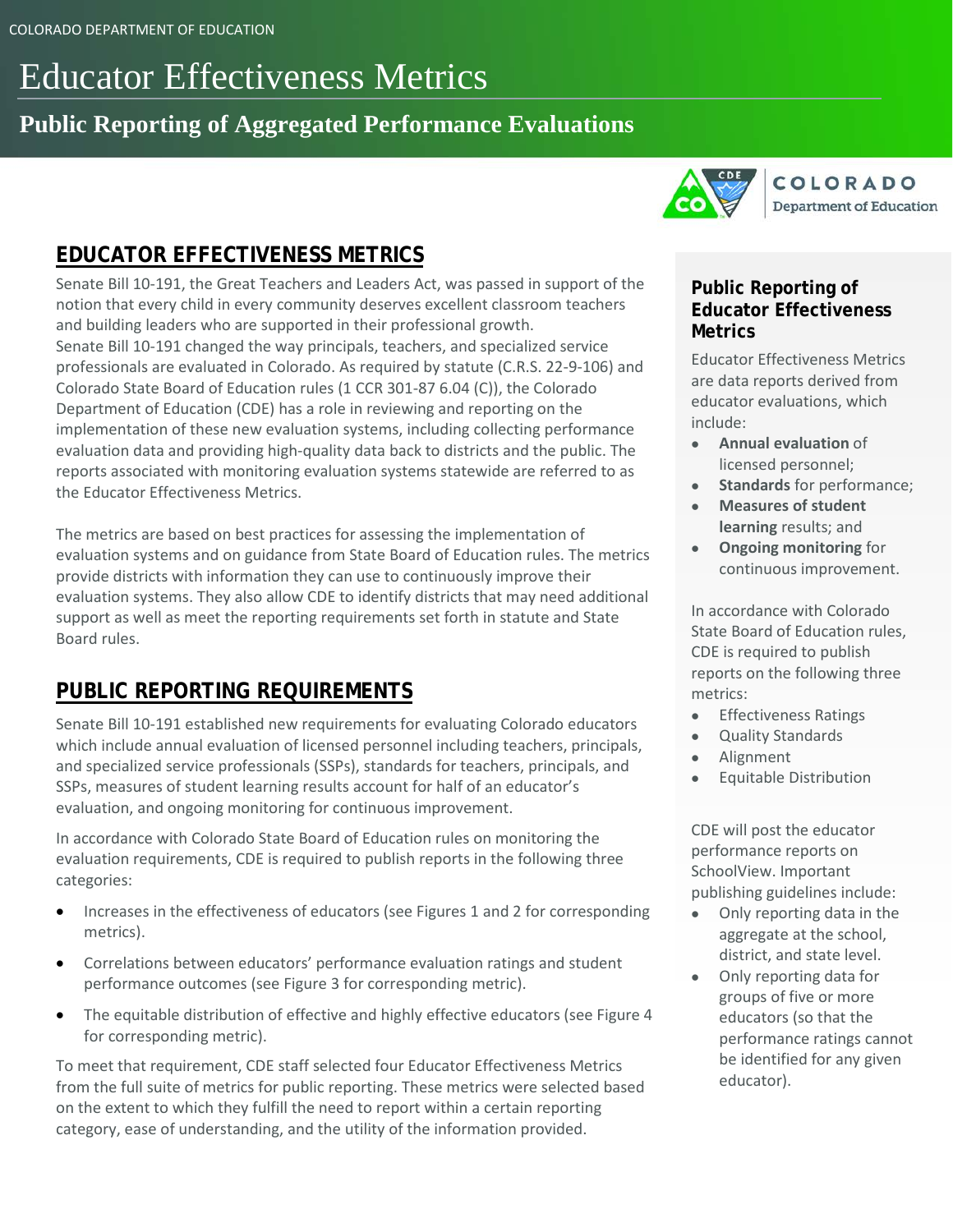## **PUBLICLY-REPORTED EDUCATOR EFFECTIVENESS METRICS**

The educator performance reports are posted on SchoolView and updated annually. Note that these metrics are reported on a one year lag because of the timeframe by which districts submit performance evaluation data to CDE.

Data are reported in the aggregate at the school, district, and state level. Data will be published only for groups of five or more educators so that performance ratings for any given educator cannot be identified.

The metrics are shared below (in Figures 1-4), by reporting category.

Reporting category: Increases in the effectiveness of educators

#### **Figure 1. Overall Effectiveness Ratings**

The purpose of this metric is to review and report on distributions of overall educator effectiveness ratings over a three-year period in order to capture increases in the effectiveness of educators, in the aggregate.

The graph shows the percent of educators in each effectiveness category for the three most recent school years for which CDE has educator effectiveness ratings. Distributions can be examined separately for novice (first, second, and third year) and experienced (four or more years) educators by selecting a subgroup in the bottom left "All Teachers" dropdown. Additionally, distributions can be examined separately for all teachers and for rated teachers only using the "All Teachers" dropdown in the bottom right.



### **Figure 2. Quality Standard Ratings**

The purpose of this metric is to review and report on distributions of Quality Standard ratings (Standards 1-6 for teachers and 1-7 for principals). As with the overall effectiveness ratings, the intent is to see if, in aggregate, there are increases in the effectiveness of educators at the standard level.

The graph shows the percent of educators in each performance category under each Quality Standard. The dropdown in the bottom right corner can be used to select different Quality Standards. The dropdown in the bottom left can be used to select different school years (with the three most recent years available).